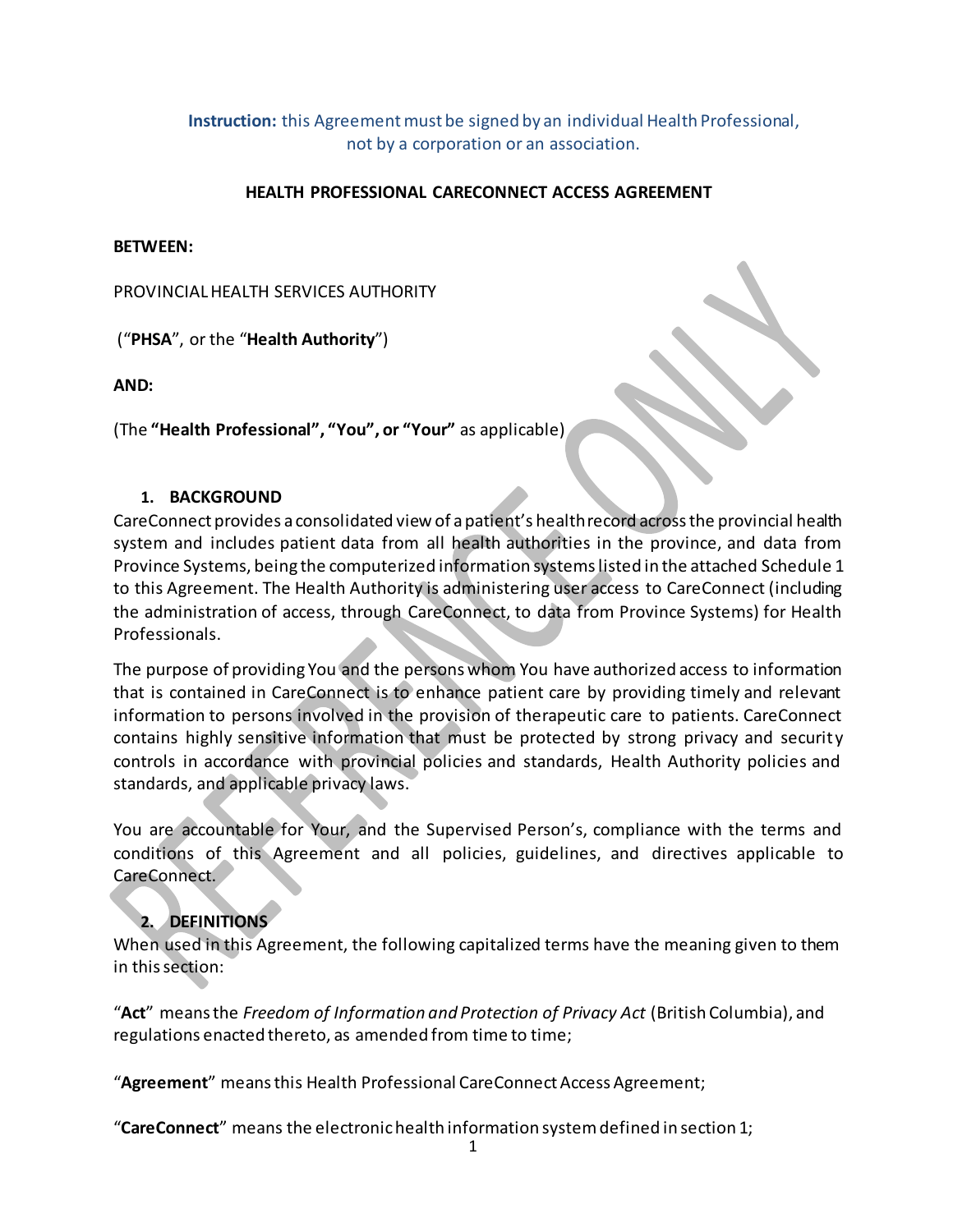"**Data**" means any information, including Personal Information, that is viewable through CareConnect;

"**Data Contributors**" means all organizations contributing data to CareConnectincluding but not limited to the province and the health authorities;

"**eHealth Team**" means the service team for eHealth services at PHSA;

"**eHealth Privacy**" meansthe service teamfor eHealth Privacy services at PHSA;

"**Personal Information**" means recorded information about an identifiable individual and includes information defined or deemed "personal information" or "personal health information" under any laws or regulations related to privacy or data protection applicable to the Health Professional orto the Data Contributors;

"**Practice**" means the practice of the Health Professional regulated by the *Health Professions Act* (British Columbia) and governed by the Professional College identified on page 1 of this Agreement;

"**Health Professional**"means a person who practices a designated health profession asregulated by the *Health Professions Act*(British Columbia) and is authorized to accessData viaCareConnect;

"**Privacy Laws**" meansthe Act,the *E-Health (PersonalHealth Information Access and Protection of Privacy) Act* (British Columbia), the *Personal Information Protection Act* (British Columbia), and all legislation listed in Schedule 1 to this Agreement, or any other statutory obligations of privacy owed by the Data Contributors, or the Practitioner, arising under statute, contract or at common law;

"**Professional College**" is the regulatory body governing the Practice You identified on page 1 of this Agreement;

"**Province Systems**" means the computerized information systems listed in the attached Schedule 1 to this Agreement.

"**Supervised Person**" means a member ofthe Health Professional'sstaff who:

- **a.** is required to access CareConnect for the purpose of carrying out duties in relation to the Health Professional's Practice; and
- **b.** has been authorized by the Health Professional under section 5 of this Agreement to access CareConnect;

### **3. APPLICATION OF LEGISLATION**

The Health Professionals will comply with Privacy Laws and will ensure Supervised Persons comply with Privacy Laws.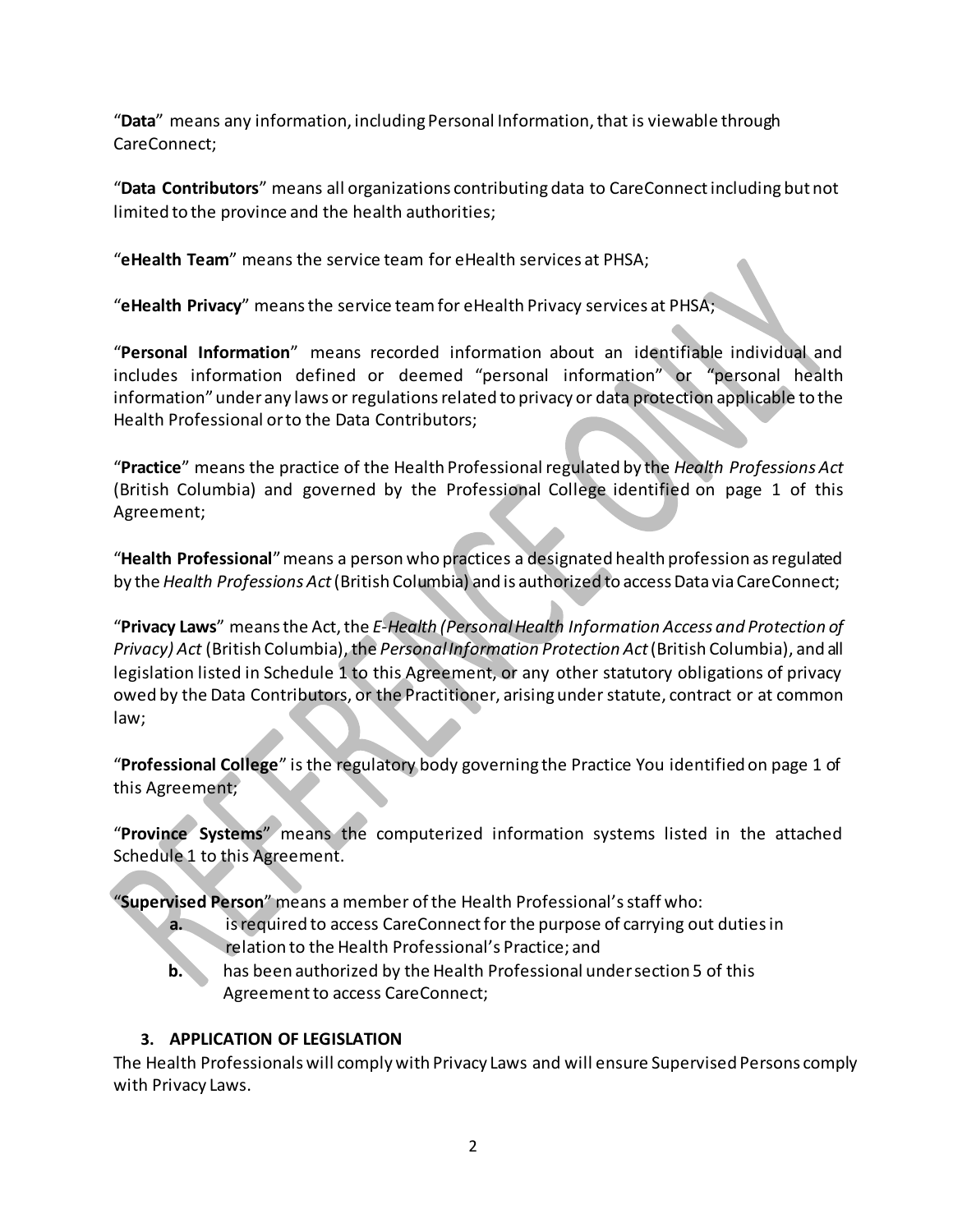#### **4. HEALTH PROFESSIONALS WHO ACCESS CARECONNECT AS HEALTH AUTHORITY PRACTITIONERS**

## **a. Health Professionals Subject to Health Authority Terms**

Health Professionals affiliated with a Health Authority (the "**Health Authority Practitioners**"), and are accessing CareConnect outside the Health Authority facilities are subject to the same terms, conditions and policies ("**Health Authority Terms**") that apply when the Health Professional accesses CareConnect or other Health Authority hospital information systems from within the Health Authority facilities.

## **b. Medical Staff and Discipline**

Inappropriate access to CareConnect or other misuse of the CareConnect system by Health Authority Practitioners who are members of the Health Authority Medical Staff in contravention of Health Authority Terms may be deemed to have been committed in the Health Professional's capacity as a member of the Health Authority Medical Staff and subject to discipline in accordance with the Health Authority Medical Staff Bylaws and Rules, policies and applicable legislation.

## **5. ACCESS**

## **a. Grant of Access**

The Health Authority agrees to provide You with access to CareConnect subject to Your compliance with the terms and conditions of access in section 5(b) below and all other provisions of this Agreement. Access to CareConnect may be effected through Your health authority network, Private Physician Network (PPN) Connection, or your internet browser, as applicable. The Health Authority may from time to time, at its discretion, amend or change the scope of Your access privileges to CareConnect as privacy, security, business and clinical practice requirements change. In such circumstances, the Health Authority will use reasonable efforts to notify You of the changes.

# **b. Terms and Conditions of Access**

You represent and warrant that You:

- i. are a registrant in good standing with the Professional College and that Your licence permits You to deliverdirect health care servicesto patients;
- ii. will promptly notify the eHealth Team if You intend to cease delivering direct health care services to patients or if Your business address as listed at page 1 of this Agreement changes;
- iii. except as otherwise permitted under subsection v below, You will only access CareConnect or Data for the purpose of providing patient care and You will ensure that Supervised Persons only access CareConnect or Data for the purpose of supporting You in the provision of patient care;
- iv. will not, under any circumstances, access CareConnect orData for the purpose of market research and You will ensure that no Supervised Persons accesses CareConnect or Data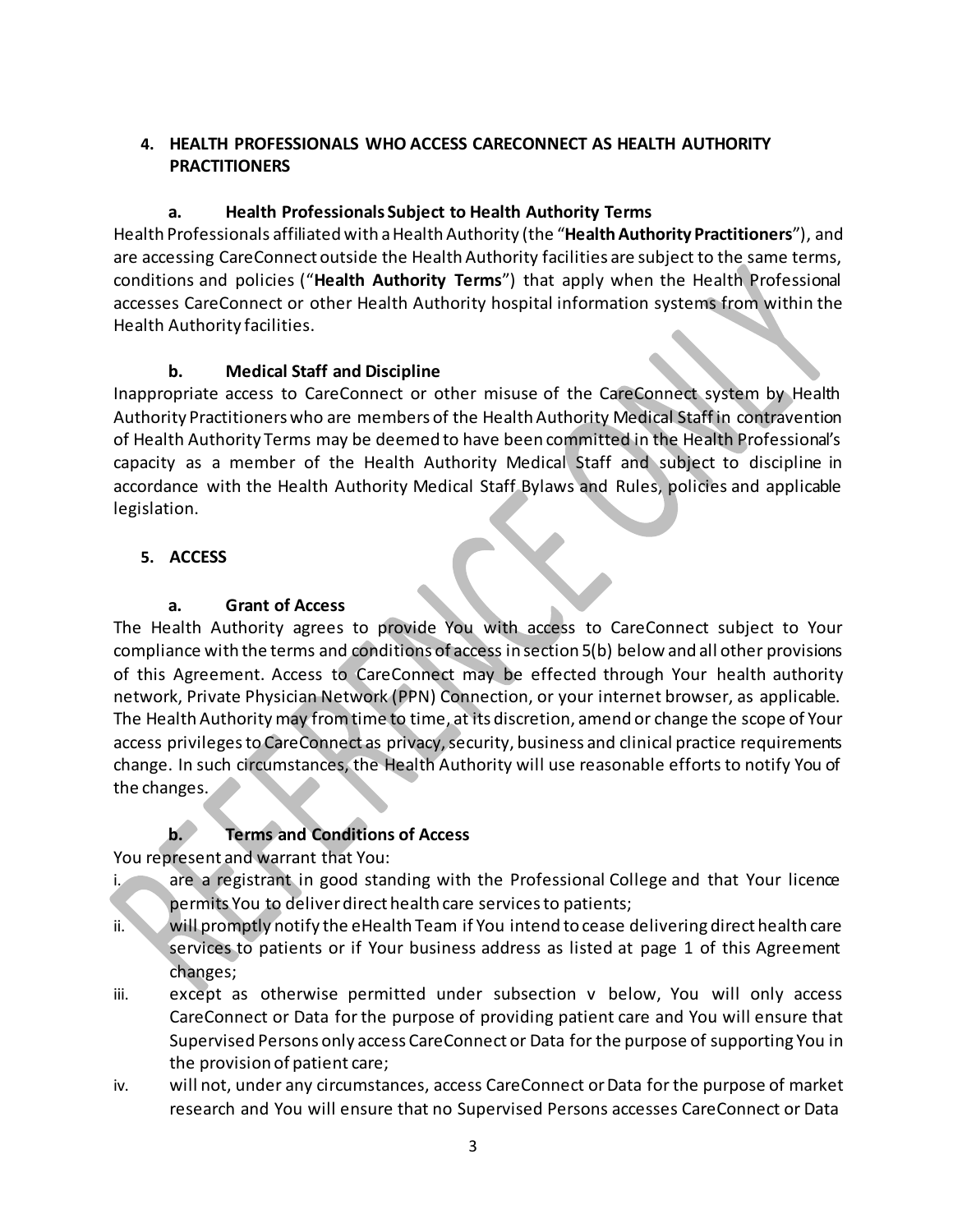for the purpose of market research;

- v. in the absence of explicitwritten authorization fromeHealth Privacy, Youmay only access CareConnect for patient care. Further authorization may be sought through the eHealth Team;
- vi. will permit access to CareConnect only to Supervised Persons and You will take all reasonable measures to ensure that no access is provided to any person other than a Supervised Person;
- vii. You will acceptthe eHealth Privacy Confidentiality and Acceptable Use Acknowledgement for CareConnect ("Terms Of Use") and will ensure that all Supervised Persons accept the Terms Of Use;
- viii. will take all necessary steps to enforce compliance by all Supervised Persons with the Terms Of Use;
- ix. and Supervised Persons will complete all mandatory privacy and security training related to CareConnect; and
- x. will immediately notify the eHealth Team if there is a need to suspend or terminate a Supervised Person's access to CareConnect, including where the Supervised Person ceases to be one of Your staff or begins a leave of absence from their position as a member of Your staff, or where the Supervised Person's duties in relation to the Practice have changed.

## **c. Responsibility for Supervised Persons**

You agree that You are responsible under this Agreement for all activities undertaken by Supervised Persons in relation to their access to CareConnect.

### **d. Privacy and Security Measures**

You are responsible for taking all reasonable measures to safeguard Personal Information and for ensuring the security of any devices used to access CareConnect and all codes or passwords that enable access to CareConnect by Supervised Persons. In particular, You will:

- i. take all reasonable steps to ensure the physical security of Personal Information, generally and as required by Privacy Laws;
- ii. secure all devices used to access CareConnect from public access;
- iii. ensure separate login credentials for Supervised Persons and prohibit sharing or other multiple use of an individual Health Professional or Supervised Person's identification and password for access to CareConnect;
- iv. take reasonable security steps to protect all codes or passwords that enable access to CareConnect, including without limitation, Health Professional and Supervised Person identifications, hardware or software tokens, and other security devices or certificates provided by the eHealth Team;
- v. implement all technical security requirements for connection to CareConnect as directed by the eHealth Team;
- vi. monitor and ensure appropriate access by Supervised Persons to CareConnect in accordance with this Agreement; and
- vii. adhere to such other privacy and security measures as the eHealth Team may reasonably require fromtime to time.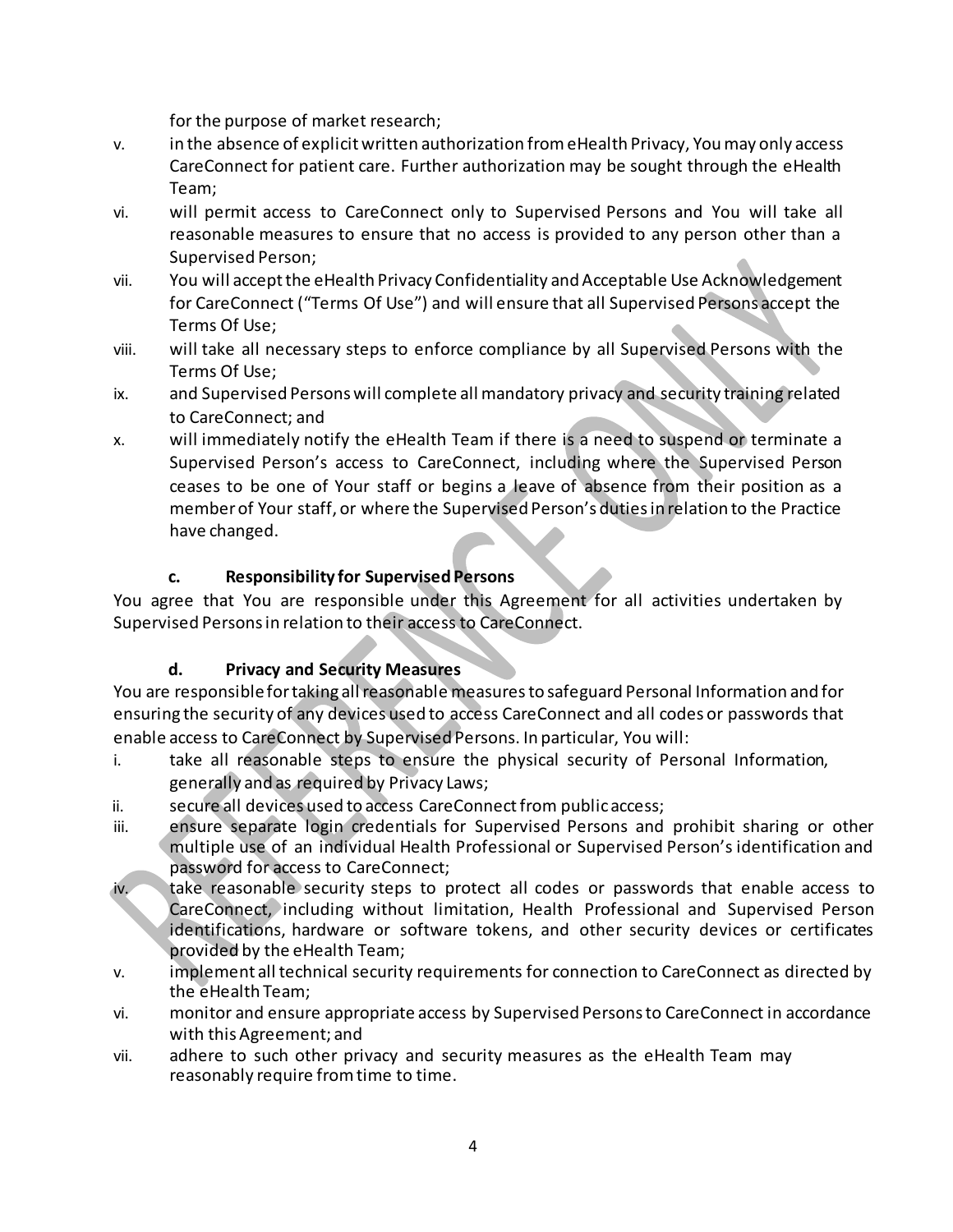## **6. DISCLOSURE, STORAGE, AND ACCESS REQUESTS**

## **a. Storage or Retention of Personal Information**

You will not store or retain Personal Information in Your own paper files or electronic system, unless such storage or retention is required for record keeping in accordance with Professional College requirements and in connection with direct patient care or as is required for the authorized purposesset out in section 5.b.v. above.

## **b. Disclosure to Third Parties**

You will ensure that no Personal Information is disclosed to other persons other than the Supervised Persons, except:

- i. in compliance with section 6.e. of this Agreement; or
- ii. if disclosure is required for continuity of care purposes or authorized in accordance with section

5.b.v. and the disclosure is permitted by Privacy Laws; or

iii. if required by applicable laws of British Columbia or Canada.

# **c. No Disclosure for Market Research**

You will ensure that no Data will be disclosed forthe purpose of market research.

# **d. Responding to Patient Access Requests**

Aside from any records retained by You in accordance with section 6.a., You agree not to provide to patients any copies of records containing Data or "print outs" produced directly by, or from, CareConnect and to refer any requests for access to such records or "print outs" to eHealth Privacy at [eHealthPrivacy@phsa.ca](mailto:eHealthPrivacy@phsa.ca) or 604.707.5833. If the records requested include Data from Province Systems, eHealth Privacy will consultwith the province.

# **e. Responding to Third Party Requests for Access or Disclosure**

If You receive a request, under Part 2 of the Act, for access to Data, or any order, demand or request compelling, or threatening to compel, disclosure of Personal Information You will immediately notify eHealth Privacy at [eHealthPrivacy@phsa.ca](mailto:eHealthPrivacy@phsa.ca) or 604.707.5833.

You will cooperate and consult with eHealth Privacy in responding to any such requests or demands. For greater certainty, the foregoing requires that You consult with eHealth Privacy only with respect to any access requests or demands for records contained in CareConnect and not those records retained by You in accordance with section 6.a. Ifthe records requested by a third party include Data from Province Systems, eHealth Privacy will consultwith the province.

# **f. Access outside Canada**

You will not access CareConnect from any jurisdiction outside of Canada and will not permit Supervised Personsto access CareConnect from any jurisdiction outside of Canada.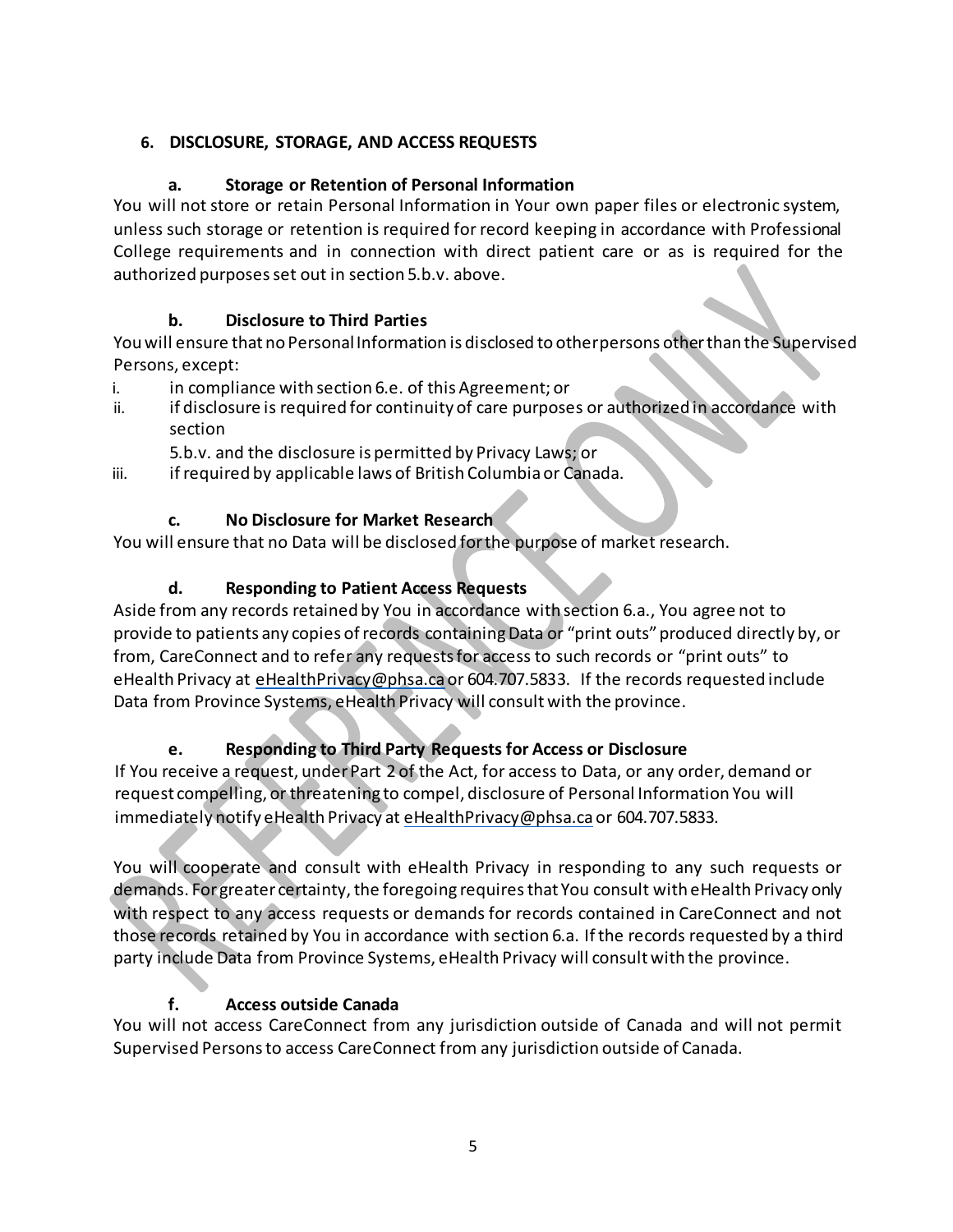### **7. INVESTIGATIONS, AUDITS, AND REPORTING**

### **a. Audits and Investigations**

You will cooperate with any audits orinvestigationsconducted by eHealth Privacy regarding Your, and the Supervised Person's, compliance with Privacy Laws and this Agreement, including providing access upon request to Your facilities, data management systems, books, records and personnel for the purposes of such audit or investigation.

### **b. Reports to Professional College or Privacy Commissioner**

You acknowledge and agree that the Health Authority may report any material breach of this Agreement to Your Professional College or to the Information and Privacy Commissioner of British Columbia appointed under the Act.

#### **8. NOTICE OF NON COMPLIANCE AND DUTY TO INVESTIGATE**

### **a. Duty to Investigate**

You will investigate suspected breaches of the terms of this Agreement, and will take all reasonable steps to prevent recurrences of any such breaches, including taking any steps necessary to cooperate with the Health Authority in ensuring the suspension or termination of a Supervised Person's accessrights.

#### **b. Non Compliance**

If You or a Supervised Person do not comply, or You anticipate that You or a Supervised Person will be unable to comply with the terms of this Agreement in any respect; or You have knowledge of any circumstances, incidents orevents which have or may jeopardize the security, confidentiality, or integrity of Personal Information in CareConnect, including any unauthorized attempt, by any person, to access CareConnect, you will immediately notify eHealth Privacy at [eHealthPrivacy@phsa.ca](mailto:eHealthPrivacy@phsa.ca) or 604.707.5833 and provide eHealth Privacy with particulars.

### **9. TERM OF AGREEMENT, SUSPENSION & TERMINATION**

### **a. Term**

The term of this Agreement will commence on the date it is signed by the Health Professional and will continue so long as the Health Professional continues to be a user of CareConnect or unlessterminated in accordance with section 9.

### **b. Termination for Any Reason**

The Health Professional or the Health Authority may terminate this Agreement at any time and for any reason on thirty calendar (30) days written notice to the other. For greater certainty, the Health Authority may, at its sole option, terminate the Agreement, including the Health Professional's access to CareConnect, for any reason, by giving the Health Professional thirty calendar (30) days written notice of termination.

### **c. Suspension for Suspected Breach**

Notwithstanding section 9.b., ifthe Health Authority has reasonable grounds to suspectthat the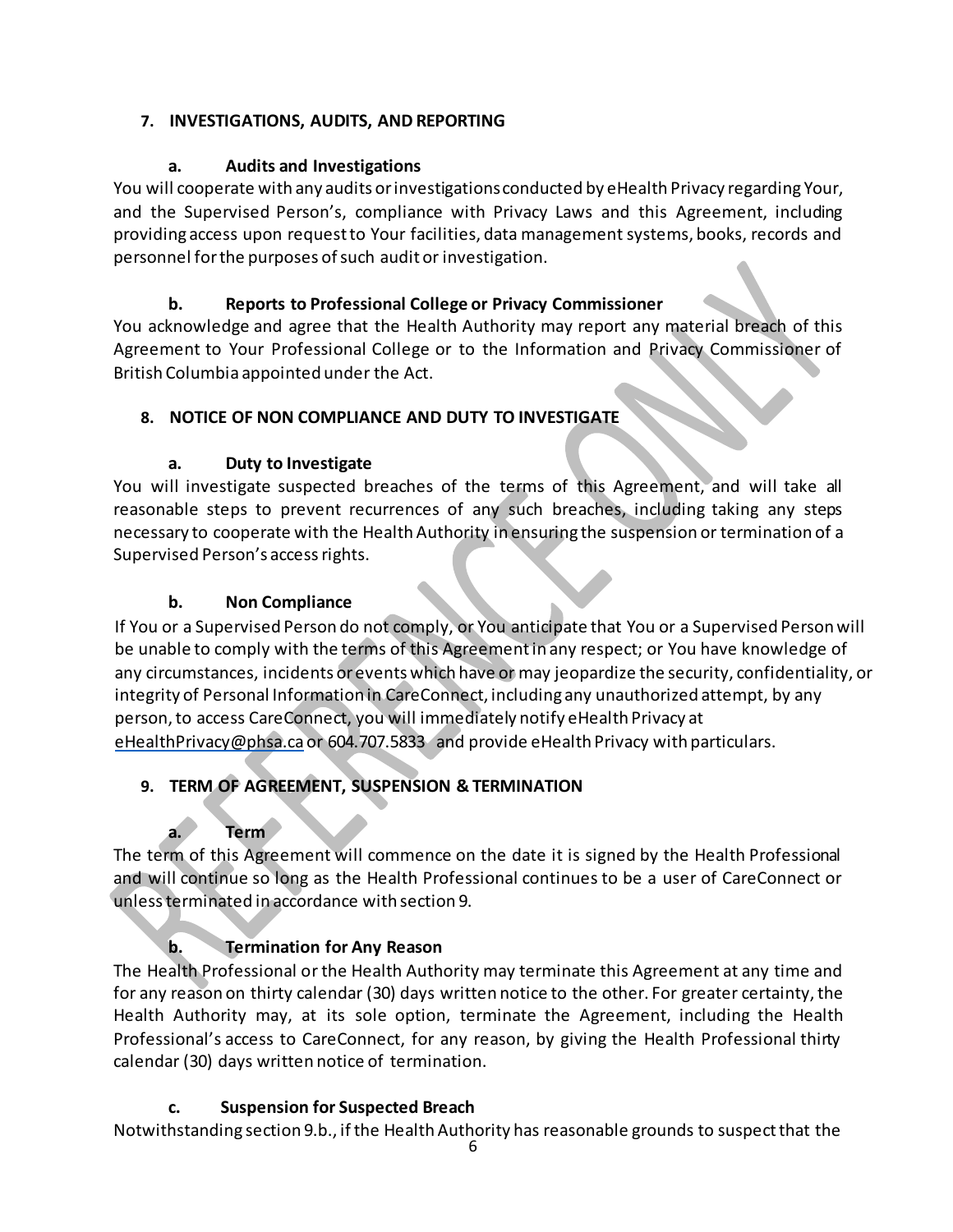Health Professional or a Supervised Person is in breach of any of the terms of this Agreement, including the Terms Of Use, the Health Authority may, at its sole option, upon giving written notice to the Health Professional, suspend the Health Professional or Supervised Person's access to CareConnect.

## **d. Termination for Breach**

Notwithstanding section 9.b., the Health Authority may terminate this Agreement and any or all access to CareConnect by the Health Professional orthe Supervised Person immediately if You or a Supervised Person are in breach of any termof this Agreement, including the Terms of Use. The Health Authority will give written notice to the Health Professional.

### **e. Suspension for Inactivity**

The Health Authority may suspend the Health Professional or Supervised Person's account after a period of inactivity, in accordance with Care Connect policies.

## **10. DISCLAIMER OF WARRANTY, LIMITATION OF LIABILITY AND INDEMNITY**

## **a. Information Provided As Is**

The Health Professional acknowledges and agrees that any use of CareConnect and the Data is solely at the Health Professional's own risk. Allsuch information is provided on an "asis"and "as available" basis, and neither the Health Authority or the eHealth Team provides any warranty as to the completeness, accuracy or reliability ofthe Data or the availability of CareConnect, or that access to or the operation of CareConnect will be uninterrupted or error free.

### **b. Health Professional Responsibility**

The Health Professional is responsible for verifying the accuracy of information as a result of having access to CareConnect or otherwise pursuant to this Agreement before relying or acting upon such information. The information disclosed to the Health Professional pursuant to this Agreement isin no way intended to be a substitute for professional judgment.

# **c. No Liability for Loss**

No action can be brought by any person against either the Health Authority or the eHealth Team for any loss or damage of any kind caused by any reason or purpose related to reliance on CareConnect or the Data.

# **d. Indemnity**

You agree to indemnify and save harmless the Health Authority and the eHealth Team, and its employees, servants, directors, contractors and agents (each an "Indemnified Person") from any losses, claims, damages, actions, causes of action, costs and expensesthat an Indemnified Person may sustain, incur, suffer or be put to at any time, either before or after this Agreement ends, which are based upon, arise out of or occur directly or indirectly by reason of any act or omission by You, or by any Supervised Person**.**

### **e. Responsibility to Data Contributors**

You acknowledge that CareConnect makes Data available from many different parties, including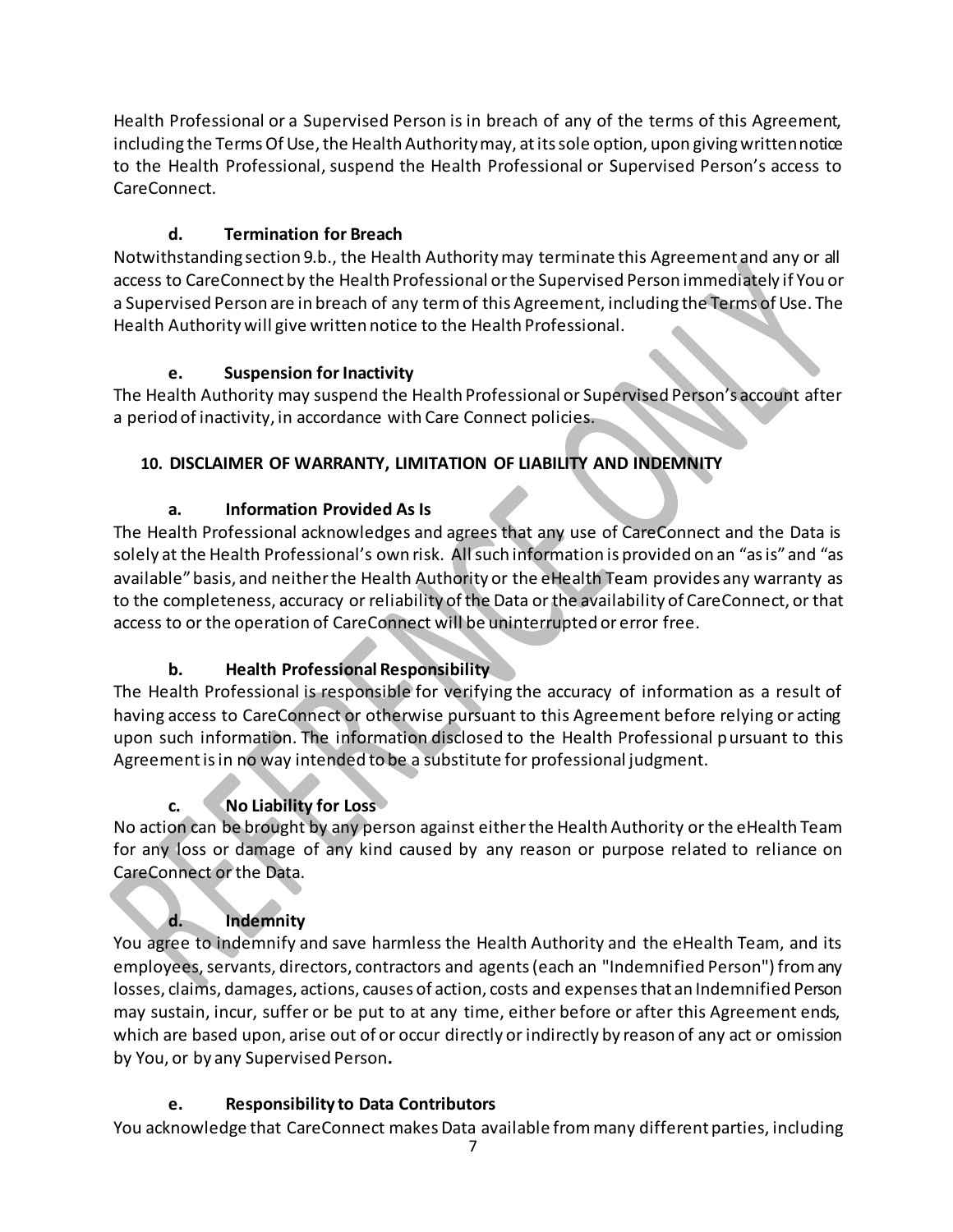the Data Contributors, and each Data Contributor has agreed to make its Data accessible through CareConnect under the terms of this Agreement. By accessing CareConnect, You represent to and agree with each of the Data Contributors that You will abide by the terms of this Agreement andthat each of the Data Contributors has the same rights and remedies against You as set out in this Agreement.

### **11. NOTICE**

#### **a. Notice to the Health Authority**

Except where this Agreement expressly provides for another method of delivery, any notice to be given by the Health Professional to the Health Authority that is contemplated by this Agreement, to be effective, must be in writing and emailed to the eHealth Team at [CareConnect@phsa.ca.](mailto:CareConnect@phsa.ca)

#### **b. Notice to the Health Professional**

Any notice to the Health Professional to be delivered under the terms of this Agreement will be provided in writing, and delivered by the Health Authority to the Health Professional either through the CareConnect system, to the Health Professional's email address, or via the contact information indicated on the first page of this Agreement.

#### **c. Deemed receipt**

Any written communication from a party, if personally delivered or sent by facsimile or email, will be deemed to have been received 24 hours after the time the notice was sent, or, if sent by any other form, will be deemed to have been received 3 days (excluding Saturdays, Sundays and statutory holidays) afterthe date the notice was sent.

### **d. Substitute contact information**

Any party may give notice to the other parties of a substitute address, facsimile numberor email from time to time, which from the date such notice is given will supersede for the purposes of this section any previous addressspecified by the party giving notice.

#### **12. GENERAL**

### **a. Entire Agreement**

This Agreement constitutes the entire agreement between the parties with respect to the subject matter of this Agreement.

#### **b. Severability**

Each provision in this Agreement constitutes a separate covenant and isseverable fromany other covenant, and if any of them are held by a court, or other decision-maker, to be invalid, this Agreement will be interpreted asif such provisions were not included.

#### **c. Survival**

Sections 3, 4, 5.b. ii. iii. iv. viii. , 5.c., 5. d. i., 6.a., 6.b., 6.c., 6.d., 7, 8, 10, 11, 12.a., 12.b., 12.c., 12.d., 12.e. and any other provision of this Agreement that expressly or by its nature continues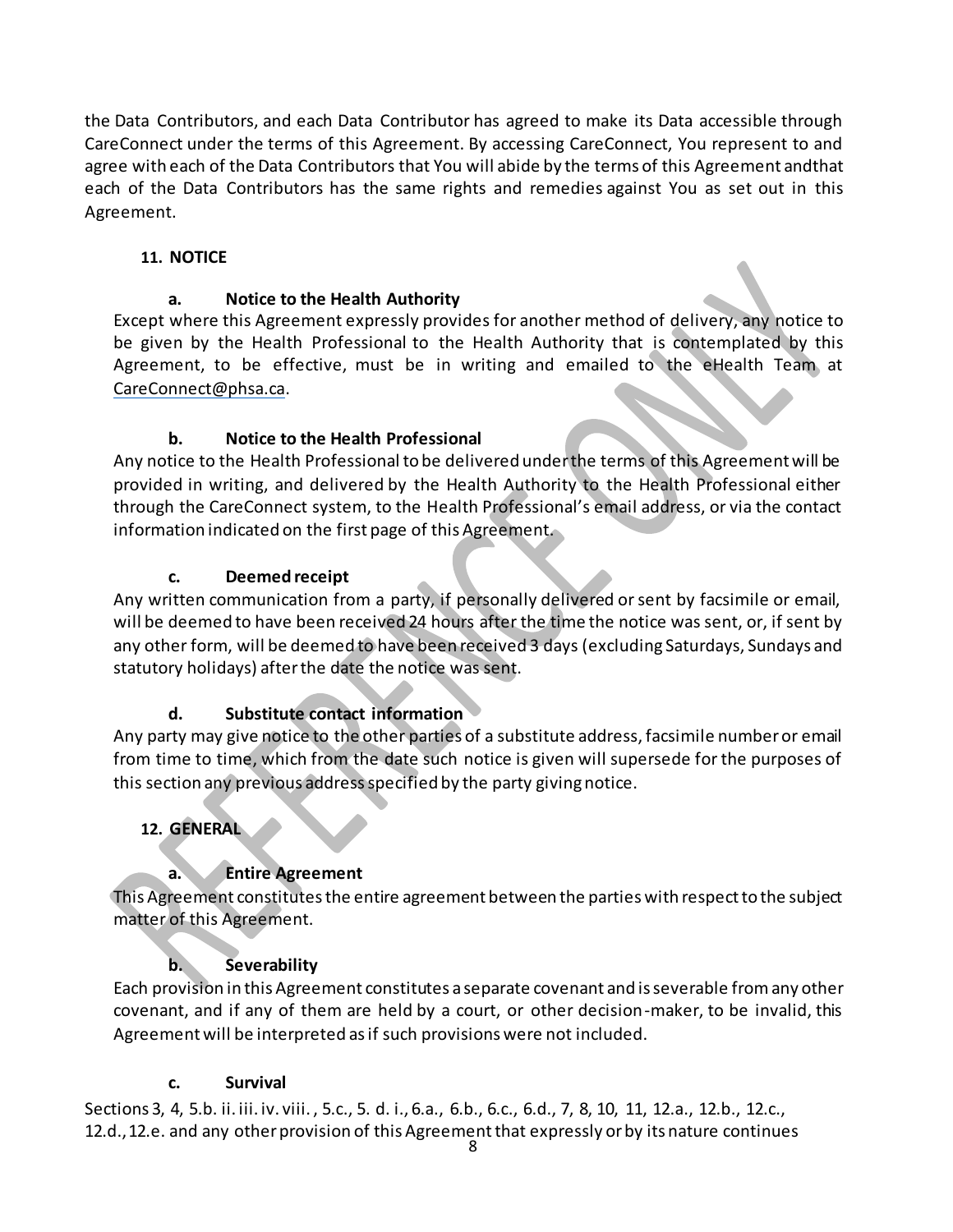after termination, will survive termination of this Agreement.

#### **d. Governing Law**

This Agreement will be governed by and will be construed and interpreted in accordance with the laws of British Columbia and the laws of Canada applicable therein.

#### **e. Assignment Restricted**

The rights and obligations of the Health Professional under this Agreement may not be assigned by the Health Professional.

#### **f. Waiver**

The failure of the Health Authority or the Province at any time to insist on performance of any provision of this Agreement by the Health Professional is not a waiver of its right subsequently to insist on performance of that or any other provision of this Agreement.

#### **g. Amendment**

This Agreement may be amended by the Health Authority. The Health Authority will deliver to the Health Professional written notice of the amendment. Any such notice will specify the date upon which the amendment becomes effective (the "**Amendment Effective Date**"). Ifthe Health Professional or a Supervised Person continues to access CareConnect after receipt of the notice, the Health Professional will be deemed to have accepted the amendment. If the Health Professional does not agree with an amendment for which notice has been provided by the Health Authority, the Health Professional must promptly (and in any event before the Amendment Effective Date) cease all access oruse of CareConnect by the Health Professional and the Supervised Persons the Health Professional authorized to access or use CareConnect and terminate this Agreementin accordance with section 9.

Your signature below confirms your understanding and agreement with the terms outlined above.

(Practitioner Signature) (Print Practitioner Name) Date